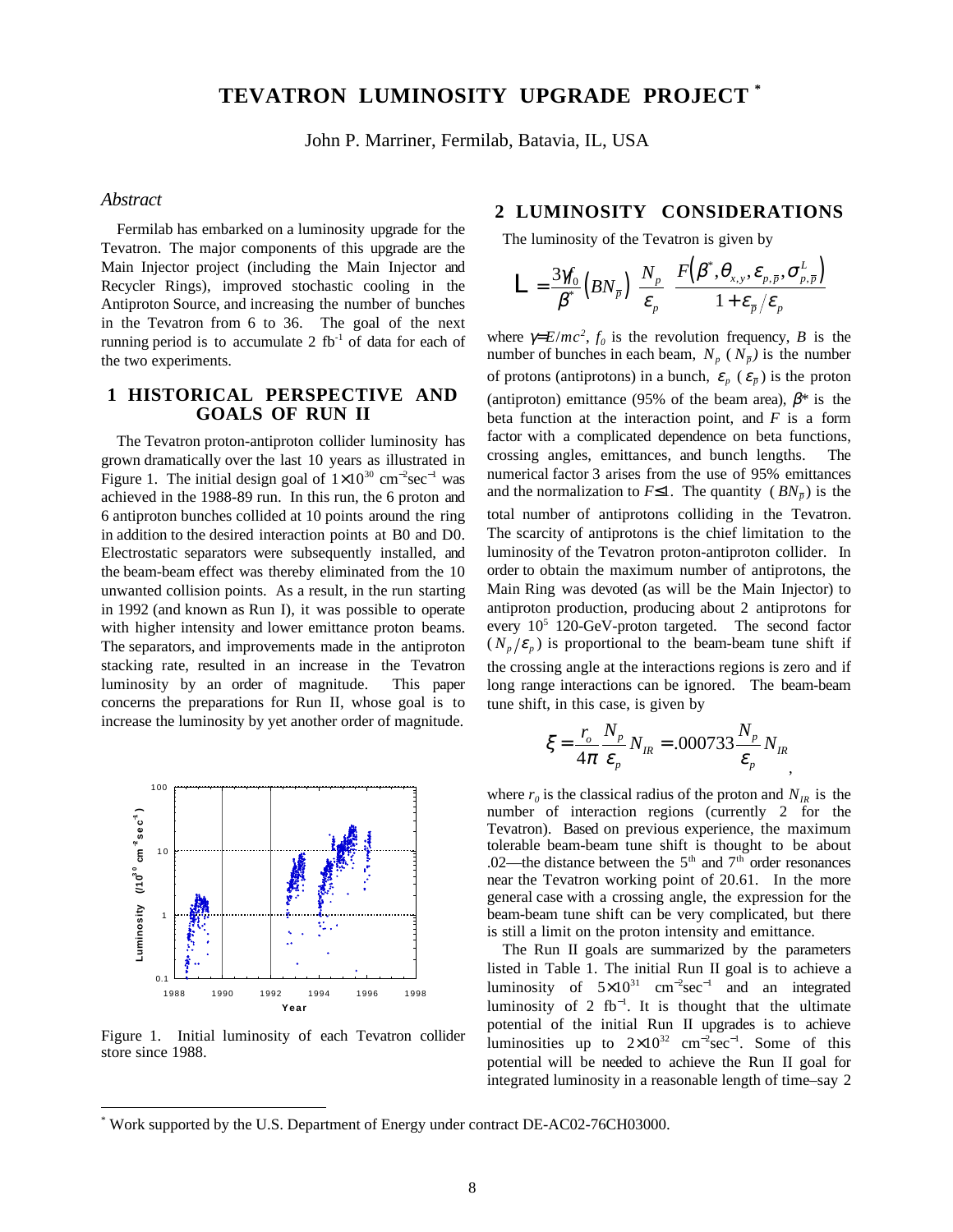years–after the initial luminosity goal is reached. Two sets of parameters are shown for Run II: one for the 21 rf bucket spacing (396 nsec) and one for the 7 rf bucket spacing (132 nsec). With the parameters chosen, the luminosity is higher for the 132 nsec case simply because the total number of antiprotons is assumed to be greater (the same intensity per bunch) despite a luminosity penalty arising from the introduction of a crossing angle for the 132 nsec case (see discussion below). The shorter bunch spacing is not required to achieve the higher luminosity. However, if the luminosity reaches  $2\times10^{32}$ cm<sup>−</sup><sup>2</sup> sec<sup>−</sup><sup>1</sup> it is desirable to spread the antiprotons amongst more bunches so that the number of interactions per crossing is reduced.

Table 1: Operational performance in Run I and goals for Run II. The leftmost column shows parameters typical of the last collider run, Run Ib. The middle column shows parameters exceeding the initial Run II luminosity goal with 36×36 operation, and the rightmost column illustrates the performance obtained with the same bunch parameters but filling 121 antiproton bunches at a 132 nsec bunch spacing instead of the 36 that will be used initially. Normalized emittances containing 95% of the beam are quoted. The horizontal and vertical emittances are assumed equal, and proton and antiproton bunch lengths are assumed to be equal.

| Run                                | Run Ib (1993-95) | Run II         | Run II         |                   |
|------------------------------------|------------------|----------------|----------------|-------------------|
|                                    | (6x6)            | (36x36)        | (140x121)      |                   |
| Protons/bunch                      | $2.3x10^{11}$    | $2.7x10^{11}$  | $2.7x10^{11}$  |                   |
| Antiprotons/bunch*                 | $5.5x10^{10}$    | $3.0x10^{10}$  | $3.0x10^{10}$  |                   |
| <b>Total Antiprotons</b>           | $3.3x10^{11}$    | $1.1x10^{12}$  | $3.6x10^{12}$  |                   |
| <b>Pbar Production Rate</b>        | $6.0x10^{10}$    | $2.0x10^{11}$  | $2.0x10^{11}$  | $hr^{-1}$         |
| Proton emittance                   | $23\pi$          | $20\pi$        | $20\pi$        | mm-mrad           |
| Antiproton emittance               | $13\pi$          | $15\pi$        | $15\pi$        | mm-mrad           |
| $\beta^*$                          | 35               | 35             | 35             | cm                |
| Energy                             | 900              | 1000           | 1000           | GeV               |
| <b>Antiproton Bunches</b>          | 6                | 36             | 121            |                   |
| Bunch length (rms)                 | 0.60             | 0.37           | 0.37           | m                 |
| <b>Crossing Angle</b>              | 0                | $\theta$       | 136            | urad              |
| <b>Typical Luminosity</b>          | $0.16x10^{31}$   | $0.86x10^{32}$ | $1.61x10^{32}$ | $cm^{-2}sec^{-1}$ |
| Integrated Luminosity <sup>†</sup> | 3.2              | 17.3           | 32.5           | $pb^{-1}/week$    |
| <b>Bunch Spacing</b>               | ~100             | 396            | 132            | nsec              |
| Interactions/crossing              | 2.5              | 2.3            | 1.3            |                   |

\* The antiproton intensities given are merely examples. Higher antiproton intensities yield proportionally higher luminosities. The initial Run II upgrades are expected to have the ultimate potential to achieve luminosities of  $2x10^{32}$ with 36 antiproton bunch operation.

† The typical luminosity at the beginning of a store has traditionally translated to integrated luminosity with a 33% duty factor. Operation with antiproton recycling may be somewhat different.

Inspection of Table 1 reveals that most of the gain in luminosity in Run II comes from the increase in the number of antiprotons: the intensity per bunch is somewhat higher than in Run I and the number of bunches increases from 6 to 36. A small increase in the proton intensity and a decrease in longitudinal emittance are expected from the higher proton intensities that will be available from the Main Injector. The higher antiproton intensity results from the higher intensity beam in the Main Injector  $(5\times10^{12})$  per batch compared to  $3.5 \times 10^{12}$  in the Main Ring) and the higher repetition rate (1.5 sec instead of 2.4 sec). These improvements, plus a modest improvement in the antiproton acceptance, will result in a 3-fold increase in the antiproton flux. The larger transverse and longitudinal acceptance of the Main Injector should largely eliminate the antiproton losses that were routinely encountered in the Main Ring. Finally, the ability of the Recycler to accept decelerated antiprotons accounts for a factor of 2 to 3 of the increase in luminosity.

### **3 DESCRIPTION OF THE ACCELERATORS**

The Fermilab Accelerator complex is shown in Figure 2. The 400 GeV linac feeds the Booster, which accelerates protons to 8 GeV. The beam is transferred to the Main Injector via the 8 GeV line and is accelerated to 120 GeV for antiproton production or to 150 GeV for transfer to the Tevatron. The 120 GeV beam is targeted, and antiprotons produced at the target are collected and stochastically cooled in the Antiproton Source, which consists of the Debuncher and Accumulator Rings. The stored antiproton beam is transferred to the Recycler every 1-4 hours. At the beginning of each Tevatron collider store, antiprotons are transferred from the Recycler, accelerated in the Main Injector, and transferred to the Tevatron. At the end of each store, antiprotons are decelerated in the Tevatron and Main Injector, and recaptured in the Recycler.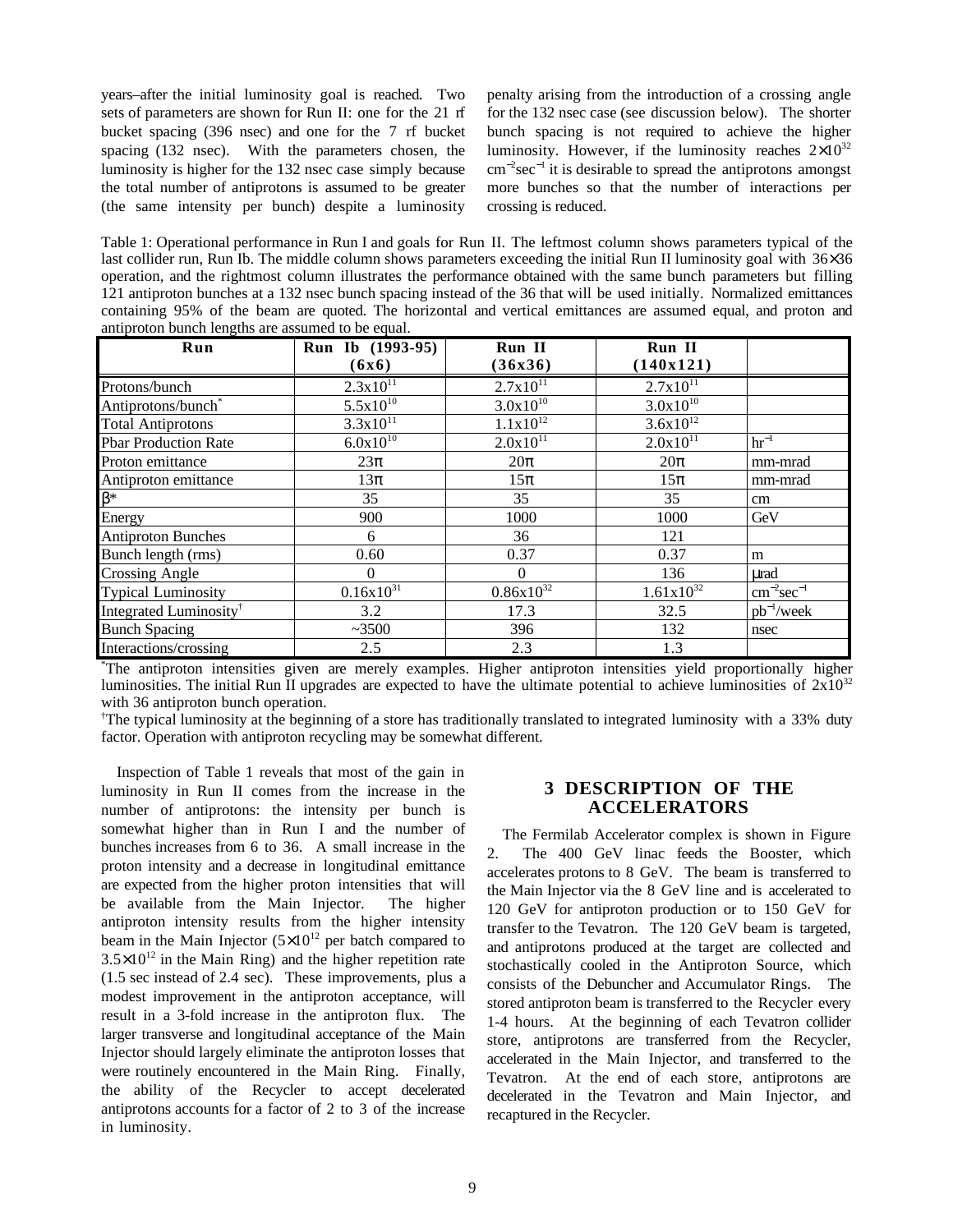

Figure 2. The layout of the Fermilab accelerator complex is shown.

#### *3.1 Proton Source*

The linac was upgraded from 200 MeV to 400 MeV in 1992. No further changes are planned for Run II, expect modifications to improve diagnostics and reliability.

The Booster has a number of modifications being made. The most extensive modification involves the addition of steel shielding over the extraction region but beneath an existing service building. The increase in shielding became necessary when the extraction area was relocated for Main Injector operation and also because we intend to use more of the 15 Hz Booster cycles to deliver beam in the future to other users, such as neutrino experiments. An upgrade to the orbit correction magnets in the extraction region has removed the need to compromise the injection orbit in order to cleanly extract the 8 GeV beam. Improvements to decrease the extraction kicker rise time will also reduce the losses at extraction. We intend to operate the Booster with a missing bunch in the future to further reduce the extraction losses. This modification will require changes to the Booster rf synchronization, as does the fact that the Main Injector rf harmonic number is different from that of the Main Ring. Other modifications will improve the reliability of the nearly 25 year old machine.

#### *3.2 Main Injector*

The Main Injector provides the engine that powers the luminosity upgrade. The Main Injector will allow the production of higher intensity proton beams. This ability is most useful to the collider for antiproton production, leading to a projected 3-fold increase in the stacking rate. The higher intensity is possible because the Booster can provide higher intensity beams if an increase in emittance can be tolerated. The Main Ring effective aperture (about  $15\pi$  mm-mrad normalized to 8 GeV) was too small to take advantage of this capability, but the Main Injector aperture of  $40\pi$  mm-mrad should handle the increased emittance easily. The larger momentum aperture offers the possibility of stacking multiple Booster pulses into the Main Injector and targeting them for antiproton production. This capability could result in antiproton intensities beyond those planned for Run II.

#### *3.3 Recycler*

The Recycler is intended to perform two functions. First, it will store the high intensity antiproton beam prior to transfer to the Tevatron. In previous runs, the stacking rate in the Accumulator decreased after several hours of antiproton stacking. Beam transfers to the Recycler every 1 to 4 hours will eliminate the decrease in stacking rate in the Accumulator. Second, the Recycler will collect the unspent antiprotons after they have been decelerated in the Tevatron and the Main Injector.

The Recycler uses permanent magnet technology for reduced fabrication, installation, and operational costs and for increased reliability[1]. The Recycler will use a fixed frequency, variable waveform, rf system to create barrier buckets to bunch the beam for injection and extraction.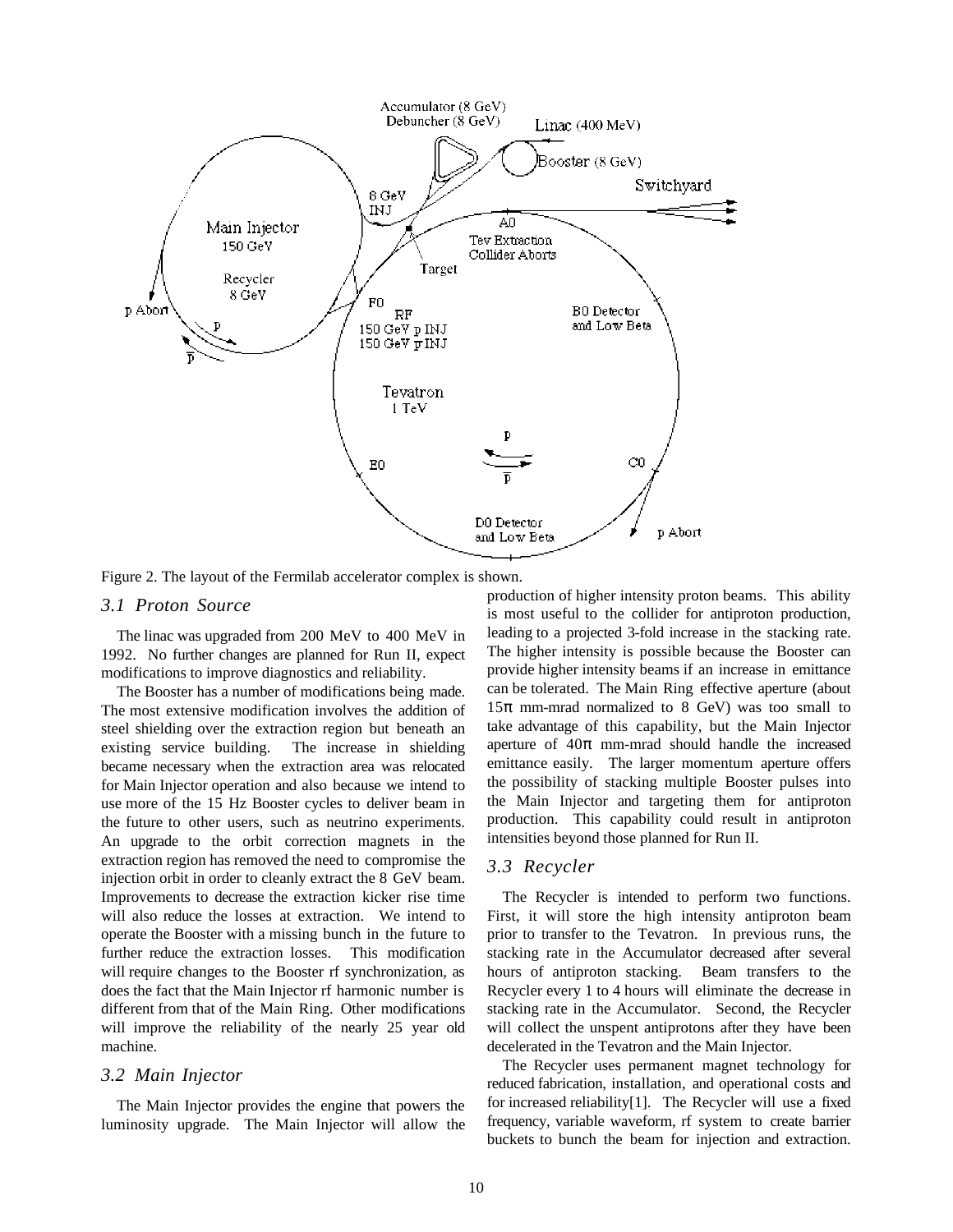The Recycler will initially use stochastic cooling, but an upgrade to electron cooling is planned. The electron cooling is especially challenging because it requires a 4 MeV electron beam[2].

#### *3.4 Antiproton Source*

Most of the modifications to the Antiproton Source involve improvements to the stochastic cooling systems that are required to cool the higher antiproton flux. The existing 2-4 GHz Debuncher cooling systems will be replaced with a 4-8 GHz band cooling system. The 4-8 GHz system will use novel pickup and kicker designs based on coupling a wave-guide to the beam chamber through a series of small holes. A sensitive pickup (or kicker) can be fabricated when the phase velocity in the wave-guide is equal to the beam velocity. The 4-8 GHz cooling band will be sub-divided into 4 small bands over which this synchronization condition remains valid. We chose to use the more difficult 4-8 GHz technology because of its potential to cool antiproton beams with intensities higher than those specified for Run II.

The Accumulator stack tail (longitudinal) cooling system is being scaled in a straightforward way to the 2-4 GHz band from its current 1-2 GHz. However, in order to accomplish the scaling, the transition energy of the Accumulator must be changed to keep the stochastic cooling "mixing factor" the same in the new cooling band as it was in the old.

High speed, pulsed magnets will be used to sweep the proton beam in a circle on the antiproton production target. The beam sweeping is required in order to avoid excessive peak energy deposition in the production target. Provided that a matched set of magnets is used upstream and downstream of the target the beam can be swept over the target without a loss in acceptance. The design of this sweeping system is challenging because of the short duration of the proton beam pulse (1.6 µsec).

### *3.5 Tevatron*

A project to build a new, fast rise-time proton injection kicker has been initiated. Initially, we planned to inject protons in 3 groups of 12. The 2-µsec interval between the groups of 12 did not require a fast rise time kicker. However, in beam tests performed in 1996 we were unable to obtain much more than 1/4 of the desired proton intensity. The creation of the intense proton bunches needed for the Tevatron makes use of bunch coalescing: the combination of about 10 bunches in longitudinal phase space to form a higher intensity, higher emittance bunch. Severe beam loading in the rf cavities prevented us from achieving the Run II intensity when we attempted to coalesce more than 1 bunch at a time. While it may very well be possible to solve this problem with better beam loading compensation, we have chosen to build a "short batch" kicker with a rise time of 396 nsec. The rise time is adequate to allow the injection of 1 to 4 coalesced proton bunches per cycle. This kicker will allow us to finesse the beam loading problem and operate in the regime where we have already been able to achieve the required proton intensities. An upgrade to this kicker to improve the rise-time to 132 nsec is planned, so that we can apply a similar strategy at the reduced the bunch spacing.

Our beam studies in 1996 also indicated that we needed to improve errors in our kicker waveform—particularly during antiproton injection. Figure 3 shows the measured emittance of the proton beam after repeated firing of the antiproton injection kicker. The gross differences in the emittance are attributed to ripple in the antiproton kicker waveform. While it is likely that some improvements will be made by optimizing the kicker timing, we intend to build and install a novel, agile trim kicker magnet power supply that will be able to trim the kicker pulse by 2% on a bunch-by-bunch basis. The trim kicker could be programmed by an arbitrary waveform or operated in a feedback system to damp injection oscillations.



Figure 3. Emittance of 36 Tevatron proton bunches after repeated firing of the antiproton kicker.

We plan to upgrade the Tevatron energy so that it will run at 1 TeV (compared to the current 900 GeV). The basic strategy is to use cold compressors to reduce the two-phase helium to sub-atmospheric pressures (8 to 10 psi). The nominal operating temperature is thus reduced from a nominal 4.6  $\mathrm{K}$  to 3.6  $\mathrm{K}$ . A proton beam has been accelerated to 975 GeV during a period when the cold compressors were tested. However, the performance of the Tevatron appears to limited by a few weak magnets that appear on the tail of a distribution of quench currents that is about 800 A (200 GeV) wide. Because of irregularities in the cryogenic systems, some Tevatron magnet locations are slightly colder than others. We intend to take advantage of this situation by "shuffling" the weak magnets into the colder locations.

One of the major sources of heat leaks in the Tevatron is at the leads, the places where the high current copper conductors (carrying typically 5000 A) join the superconducting material. A new approach to the design of the leads is possible with high temperature superconducting technology, and it promises to virtually